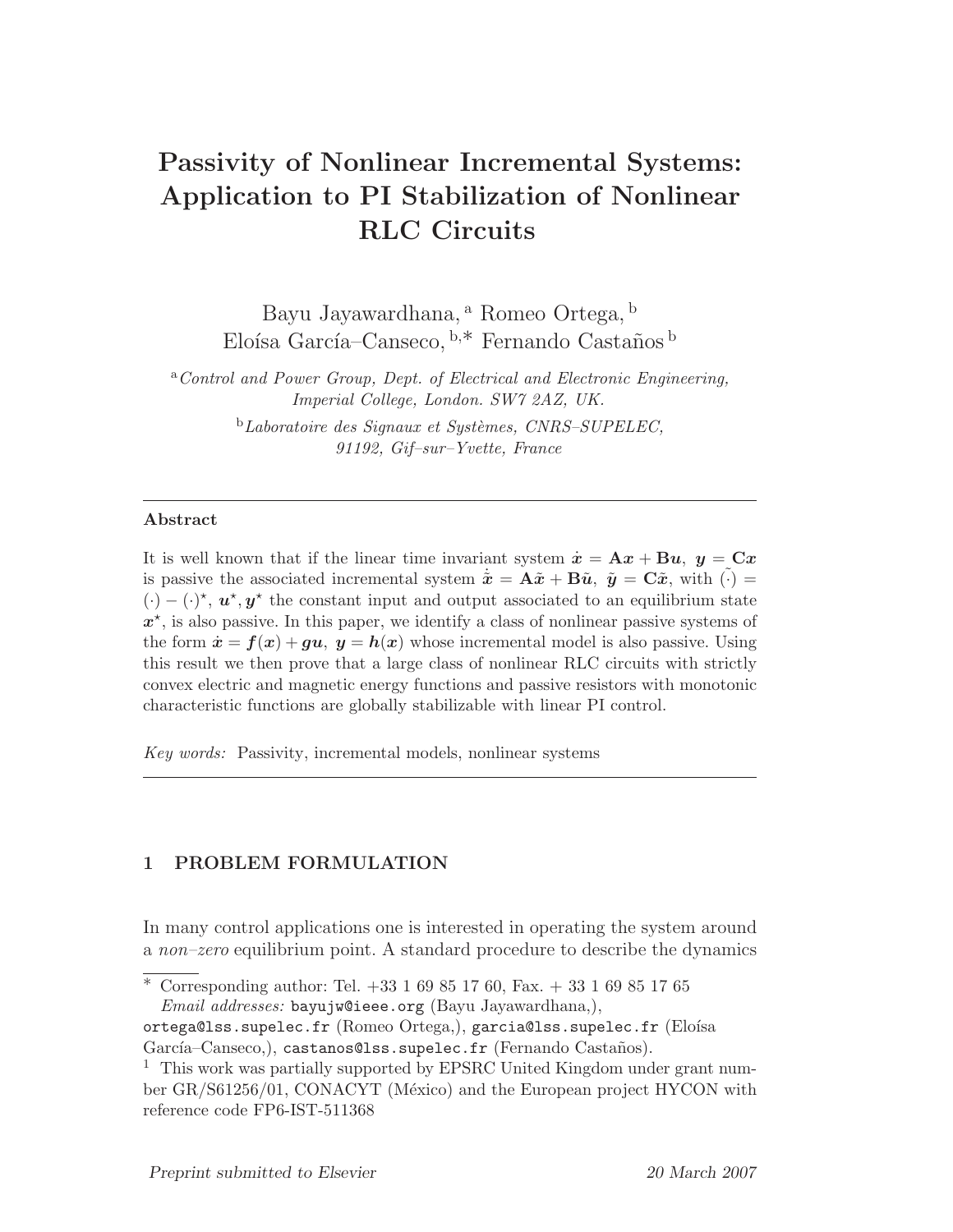in these cases is to generate a so–called incremental model with inputs and outputs the deviations with respect to their value at the equilibrium. A natural question that arises is whether a property of the original system is inherited by its incremental model. In this paper, we explore this question regarding passivity. More specifically, we provide a solution to the following problem.

(Passivity of Incremental Systems) Given a nonlinear system of the form

$$
\dot{x} = f(x) + gu
$$
  
\n
$$
y = h(x),
$$
\n(1)

where  $\mathbf{x}, \mathbf{u}, \mathbf{y}$  are functions of  $t, \mathbf{x}(t) \in \mathbb{R}^n, \mathbf{u}(t), \mathbf{y}(t) \in \mathbb{R}^m$ , with  $m \leq n$ , the functions  $f, h$  are locally Lipschitz and the matrix  $g \in \mathbb{R}^{n \times m}$  is constant and has full rank. Fix an equilibrium state  $x^* \in \mathbb{R}^n$ , that is,

$$
x^* \in \mathcal{E} := \{ \bar{x} \in \mathbb{R}^n \mid g^\perp f(\bar{x}) = 0 \},\tag{2}
$$

where  $g^{\perp} \in \mathbb{R}^{(n-m)\times n}$  is a full–rank left–annihilator of  $g$ , i.e.,  $g^{\perp}g = 0$  and rank ${g^{\perp}} = n - m$ , and define the constant input and output vectors associated to  $x^*$  as

$$
\mathbf{u}^{\star} := (\mathbf{g}^{\top}\mathbf{g})^{-1}\mathbf{g}^{\top}\mathbf{f}(\mathbf{x}^{\star})
$$
  

$$
\mathbf{y}^{\star} := \mathbf{h}(\mathbf{x}^{\star}).
$$
 (3)

Define the incremental model

$$
\begin{aligned}\n\dot{x} &= f(x) + gu^* + g\tilde{u} \\
\tilde{y} &= h(x) - h(x^*),\n\end{aligned} \tag{4}
$$

where  $\tilde{(\cdot)} = (\cdot) - (\cdot)^*$  are the incremental variables.

Assume (1) defines a passive mapping  $u \to y$ . Under which conditions the mapping  $\tilde{u} \rightarrow \tilde{y}$ , defined by (4), is also passive?

The main contributions of this paper are, first, the establishment of a condition on the vector field  $f(x)$  to ensure passivity of the mapping  $\tilde{u} \rightarrow \tilde{y}$ . Second, we prove that a large class of nonlinear RLC circuits—with strictly convex electric and magnetic energy functions and passive resistors with monotonic characteristic functions—satisfy this condition, hence showing that these circuits can be globally stabilized with linear PI control.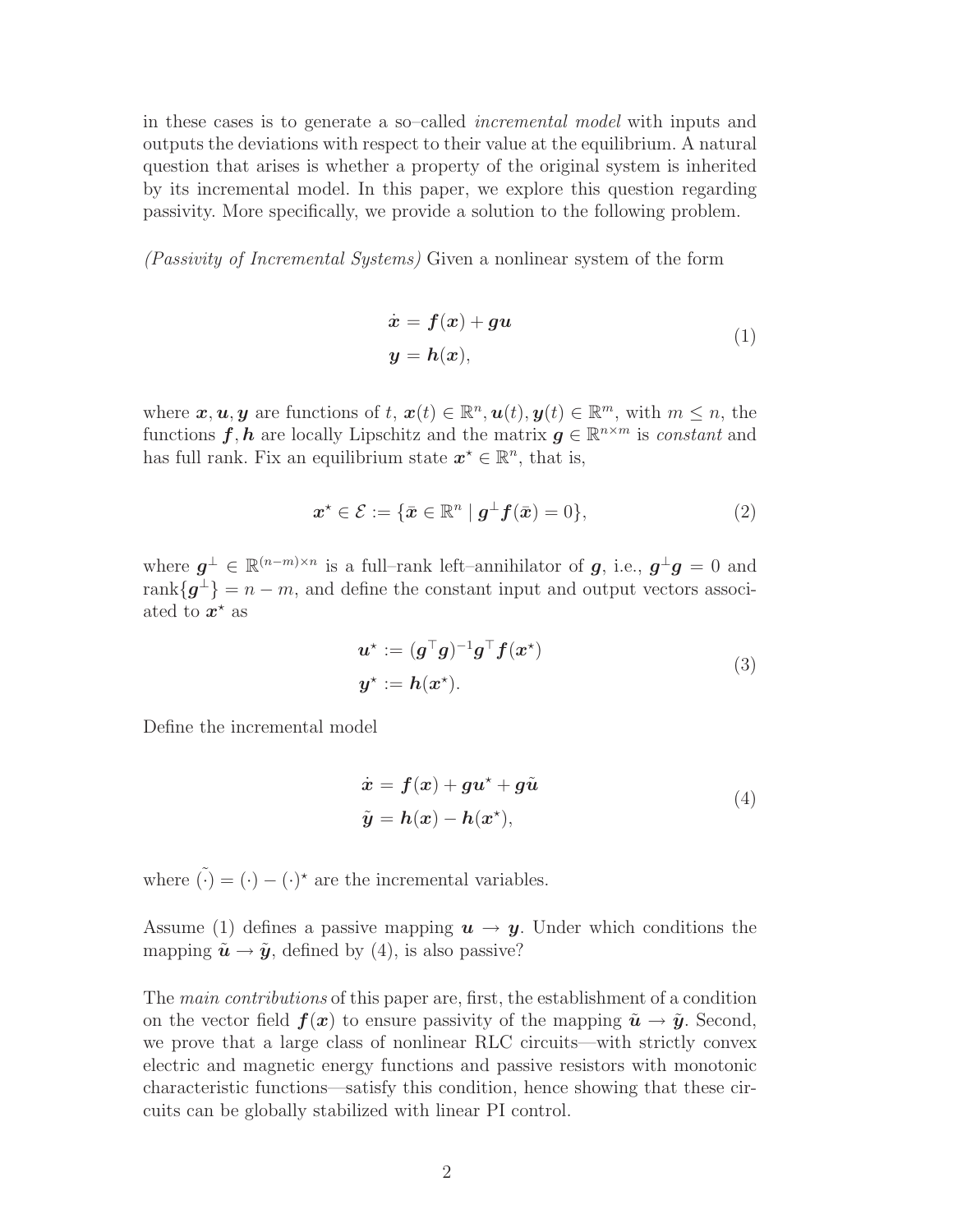### 2 SOME COMMENTS AND MOTIVATION

1. The question posed above can be recast without invoking incremental models, but using the more general concept of dissipative systems [1], as follows. Assume (1) is dissipative with supply rate  $u^{\top}y$ , (this is, of course, equivalent to passivity of the mapping  $u \to y$ ). Under which conditions (1) is also dissipative with respect to the incremental supply rate  $\tilde{u}^{\top} \tilde{y}$ ? In view of the ubiquity of incremental models in applications we have opted for the formulation of the problem given above.

2. Invoking Kalman–Yakubovich–Popov's Lemma [2] it is easy to establish that all passive linear time invariant (LTI) systems have passive incremental models. Indeed, if  $H(\boldsymbol{x}) = \frac{1}{2} \boldsymbol{x}^{\top} \mathbf{P} \boldsymbol{x}$ , with  $\mathbf{P} \in \mathbb{R}^{n \times n}$ ,  $\mathbf{P} = \mathbf{P}^{\top} > 0$ , is a storage function for the original system,  $H(\tilde{x}) = \frac{1}{2}\tilde{x}^\top \mathbf{P}\tilde{x}$  is a storage function for the incremental model as well.

3. Passivity of incremental models has been explored in [3] for the case when  $(1)$  is a port controlled Hamiltonian system  $[2]$ . Actually, the storage function constructed here is the one used in [3]—but expressed in the original coordinates of the system, see Remark 1.

4. Motivations to establish passivity of incremental models are manifold. It has been used in [4] for tracking and disturbance rejection—via internal model principles—in passive systems. Another immediate application concerns energy–balancing stabilization. As defined in [5], see also [6], a system is energy–balancing stabilizable if there exists a static state–feedback that assigns to the closed–loop system a storage function equal to the difference between the (open–loop) systems stored energy and the energy supplied by the controller, i.e.,  $\int \boldsymbol{u}^{\top}(s)\boldsymbol{y}(s)ds$ . As indicated in [5], energy–balancing stabilization is stymied by the presence of pervasive dissipation. The latter is defined as dissipation that makes the supplied power evaluated at the equilibrium non–zero, that is  $(\boldsymbol{u}^{\star})^{\top} \boldsymbol{y}^{\star} \neq 0$ . It is clear that this obstacle is conspicuous by its absence in systems with passive incremental models. Results stemming from this observation will be reported elsewhere.

5. We have adopted in the paper the standard convention of defining passive systems in terms of the existence of a *non–negative* storage function.<sup>2</sup> As will become clear below, all our derivations remain valid if we relax the nonnegativity assumption. These, obviously larger, class of systems are referred in [6] as energy–balancing and in [7,8] as cyclopassive—a name that is motivated by the fact that cyclopassive systems cannot create energy over closed paths in the state space, in contrast with passive system that cannot create energy

 $\overline{2}$  Actually, as one can always add a constant to the storage function, the question is whether it is bounded from below or not.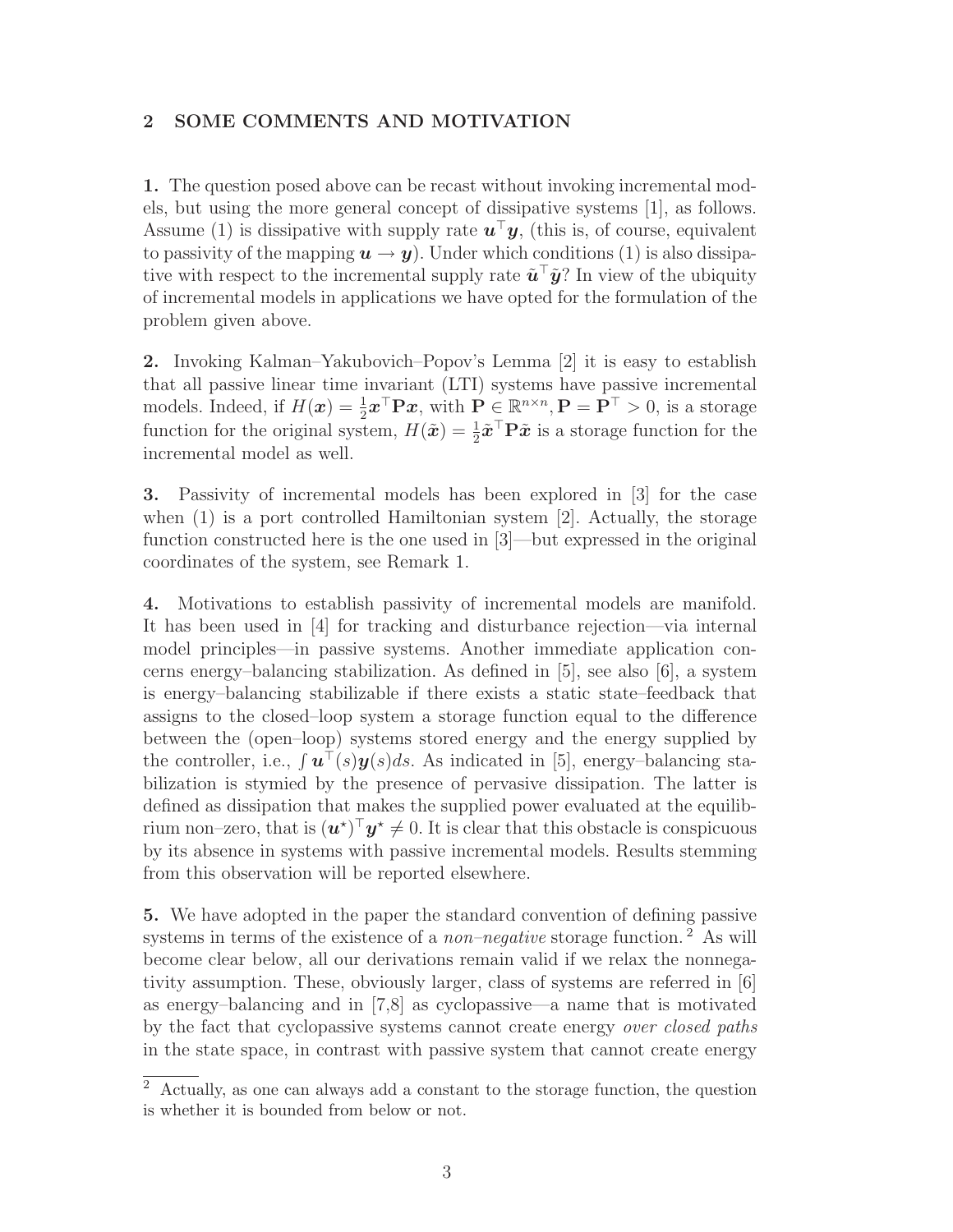for all trajectories.

#### 3 PASSIVITY OF THE INCREMENTAL SYSTEM

#### Proposition 1 Assume:

- **A.1** The system (1) defines a passive mapping  $u \rightarrow y$  with a convex twice continuously differentiable storage function  $H: \mathbb{R}^n \to \mathbb{R}_+$ .
- A.2 The condition

$$
[\mathbf{f}(\mathbf{x}) - \mathbf{f}(\mathbf{x}^*)]^\top [\nabla H(\mathbf{x}) - \nabla H(\mathbf{x}^*)] \le 0 \tag{5}
$$

is satisfied. <sup>3</sup>

Then, the mapping  $\tilde{u} \rightarrow \tilde{y}$ , defined by (4) is also passive with non–negative storage function  $H_0: \mathbb{R}^n \to \mathbb{R}_+,$ 

$$
H_0(\boldsymbol{x}) = H(\boldsymbol{x}) - \boldsymbol{x}^\top \nabla H(\boldsymbol{x}^\star) - [H(\boldsymbol{x}^\star) - (\boldsymbol{x}^\star)^\top \nabla H(\boldsymbol{x}^\star)].
$$
 (6)

*Proof.* We will verify that  $\mathbf{A}.\mathbf{1}$  and  $\mathbf{A}.\mathbf{2}$  ensure that (4) satisfies the necessary and sufficient conditions for passivity of Hill–Moylan's nonlinear version of Kalman–Yakubovich–Popov's Lemma [2] with the storage function  $H_0(\boldsymbol{x})$ . Namely, the condition of stability (with Lyapunov function  $H_0(\boldsymbol{x})$ ) of  $\boldsymbol{x}^*$ :

$$
[\boldsymbol{f}(\boldsymbol{x}) + \boldsymbol{g}\boldsymbol{u}^{\star}]^{\top} \nabla H_0(\boldsymbol{x}) \leq 0, \tag{7}
$$

and the coupling condition between input and the (new) output mappings, that is,

$$
h(\boldsymbol{x}) - h(\boldsymbol{x}^*) = \boldsymbol{g}^\top \nabla H_0(\boldsymbol{x}). \tag{8}
$$

From (6) we have that

$$
\nabla H_0(\boldsymbol{x}) = \nabla H(\boldsymbol{x}) - \nabla H(\boldsymbol{x}^\star). \tag{9}
$$

Now, because of our assumption of constant  $g, f(x^*) + gu^* = 0$  for all equilibrium points. Replacing the latter in (5) and using (9) clearly yields (7). The second condition, (8), follows immediately from (9) and the fact that passivity of (1) implies

$$
\boldsymbol{h}(\boldsymbol{x}) = \boldsymbol{g}^\top \nabla H(\boldsymbol{x}).
$$

<sup>&</sup>lt;sup>3</sup> All vectors defined in the paper are *column* vectors, even the gradient of a scalar function that we denote with the operator  $\nabla := \frac{\partial}{\partial x}$ . We also define  $\nabla^2 = \frac{\partial^2}{\partial x^2}$ .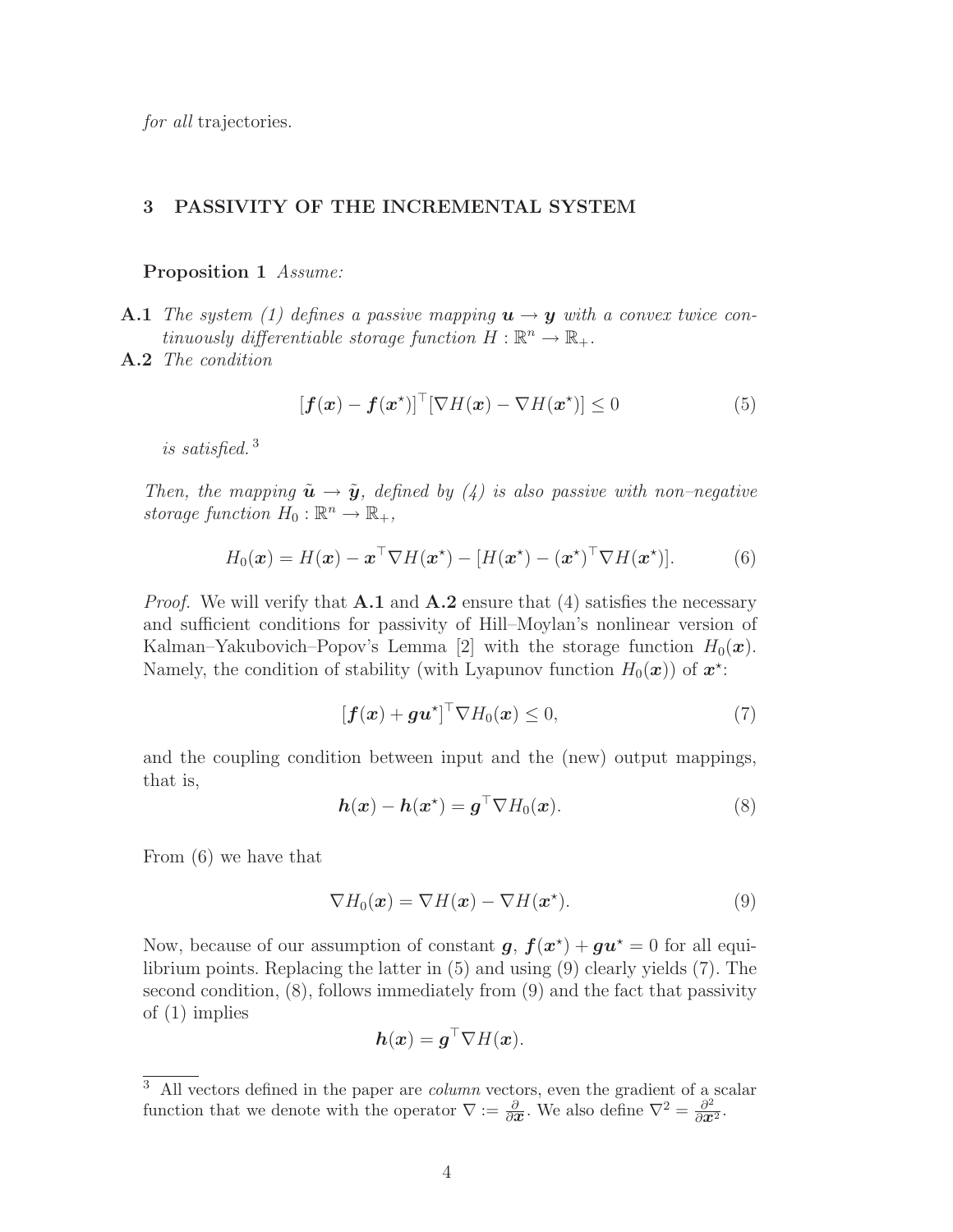It only remains to prove that  $H_0(x)$  is nonnegative, which will be done showing that  $x^*$  is a minimum point of  $H_0(x)$ . Using convexity of  $H(x)$  yields

$$
\nabla^2 H_0(\boldsymbol{x}) = \nabla^2 H(\boldsymbol{x}) \geq 0,
$$

which shows convexity of  $H_0(\boldsymbol{x})$ . From (9) we also obtain  $\nabla H_0(\boldsymbol{x}^*) = 0$ . Hence,  $x^*$  is a minimum point of  $H_0(x)$ . This completes the proof.

✷✷✷

**Remark 1** The storage function  $H_0(x)$  can be directly derived from [3] where the case of port Hamiltonian systems is considered and the analysis is carried out in co–energy coordinates ( $\nabla H(\boldsymbol{x})$  in our notation). Indeed, integrating equation 10 from that paper and expressing the function in the original (energy) coordinates, denoted  $\boldsymbol{x}$  here and called  $\boldsymbol{z}$  in [3], yields (6).

Remark 2 In the LTI case with quadratic storage function, equation (5) reduces to the stability condition  $\tilde{x}^\top \mathbf{P} A \tilde{x} \leq 0$ , while the new storage function is given by  $H_0(\tilde{\bm{x}}) = \frac{1}{2}\tilde{\bm{x}}^\top \mathbf{P} \tilde{\bm{x}}$ . This appealing downward compatibility makes our result a natural extension, to the nonlinear case, of the well–known property of LTI systems.

**Remark 3** If (1) is a port controlled Hamiltonian system we have

$$
\boldsymbol{f}(\boldsymbol{x}) = [\mathbf{J}(\boldsymbol{x}) - \mathbf{R}(\boldsymbol{x})] \nabla H(\boldsymbol{x}),
$$

where  $\mathbf{J}(\boldsymbol{x}) = -\mathbf{J}^\top(\boldsymbol{x})$  is the interconnection matrix and  $\mathbf{R}(\boldsymbol{x}) = \mathbf{R}^\top(\boldsymbol{x}) \geq 0$ captures the dissipation effects. Condition (5) will be then satisfied if J and R are constant matrices. This corresponds to constant interconnections and linear damping—the former is often the case in physical systems, for instance for nonlinear mechanical systems or nonlinear LC circuits. In the next section we will prove that the incremental model of passive RLC circuits is passive also in the case when the resistors are nonlinear, but with monotonic characteristic function.

Remark 4 For port–controlled Hamiltonian systems with constant interconnection and damping matrices the storage function for the incremental model given in (6) results from a direct application of the Interconnection and Damping Assignment controller design methodology [5]. Indeed, in its simpler formulation, the objective of this controller is to shape the storage function of the system assigning to the closed–loop the dynamics  $\dot{\mathbf{x}} = (\mathbf{J} - \mathbf{R}) \nabla H_d(\mathbf{x}) + \boldsymbol{g} \boldsymbol{v}$ , where  $H_d(\boldsymbol{x})$  is the desired storage function and  $\boldsymbol{v}$  is a free external signal. Fixing  $\mathbf{v} = \tilde{\mathbf{u}}$  we see that the objective will be achieved with  $H_d(\mathbf{x}) = H_0(\mathbf{x});$ and by definition of the equilibrium set (2), the matching equation

$$
-\boldsymbol{g}\boldsymbol{u}^* = (\mathbf{J}-\mathbf{R})\nabla H(\boldsymbol{x}^*),
$$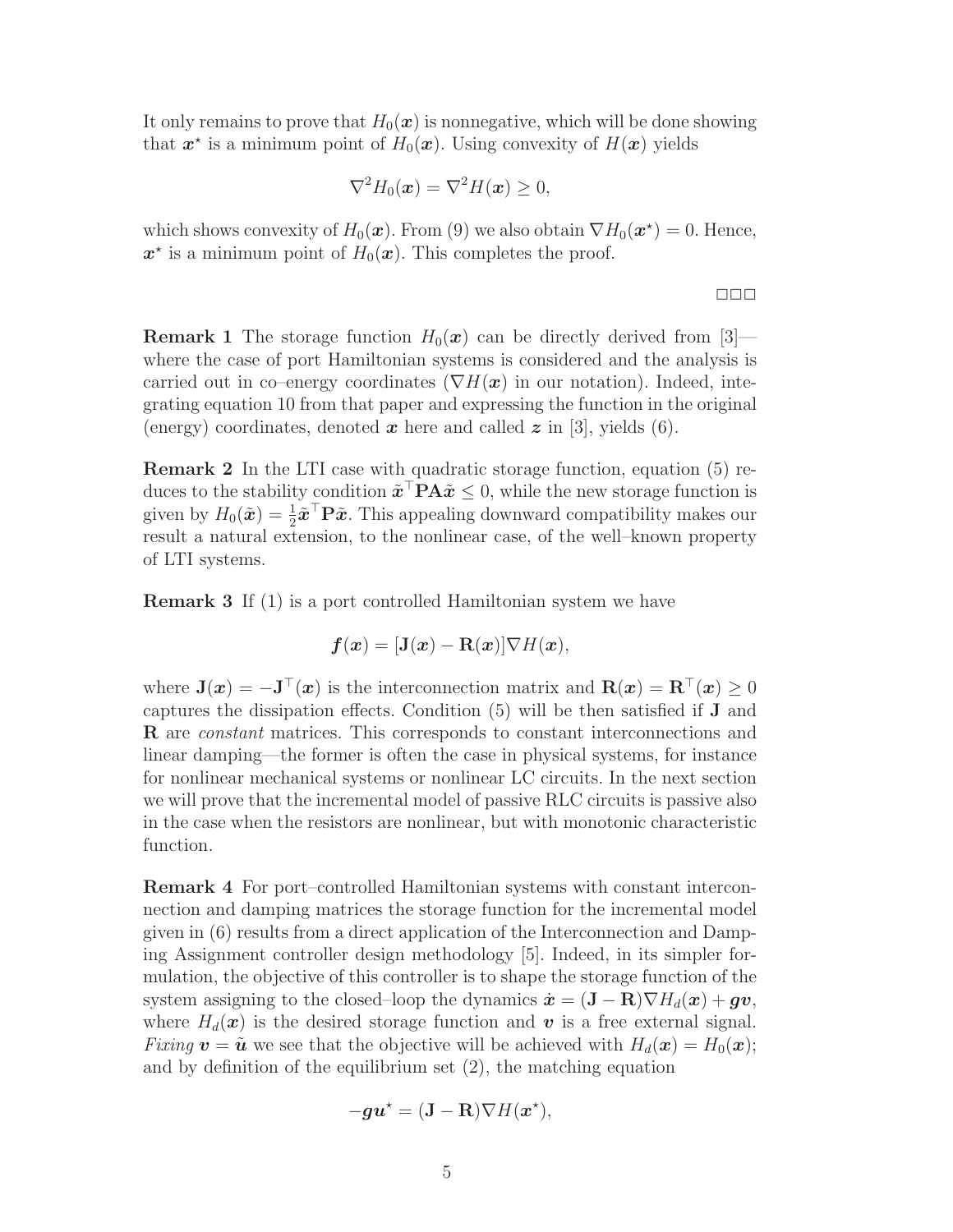always has a solution.

Remark 5 For the purposes of stability analysis of passive systems it is often of interest to investigate whether the storage function has an unique minimum at  $x^*$  and whether the function is proper.<sup>4</sup> (As shown in the proof of the proposition  $H_0(\boldsymbol{x})$  has indeed a minimum at  $\boldsymbol{x}^*$ , but this may not be unique nor isolated.) The following proposition shows that having a strictly convex  $H(\boldsymbol{x})$  is sufficient to ensure that  $H_0(\boldsymbol{x})$  has a unique minimum at  $\boldsymbol{x}^*$  and, furthermore, that it is proper.

**Proposition 2** Assume the storage function  $H(x)$  is strictly convex. Then, for every  $\boldsymbol{x}^\star \in \mathbb{R}^n$ , the new storage function  $H_0(\boldsymbol{x})$  defined in (6) has a unique global minimum at  $x^*$  and is proper.

## 4 PI STABILIZATION OF NONLINEAR RLC CIRCUITS

In this section, we prove that a large class of nonlinear RLC circuits—with strictly convex electric and magnetic energy functions and passive resistors with monotonic characteristic functions—satisfy the condition of Proposition 1, hence showing that these circuits can be globally stabilized with linear PI control.

We consider RLC circuits consisting of interconnections of (possibly nonlinear) lumped dynamic ( $n<sub>L</sub>$  inductors,  $n<sub>C</sub>$  capacitors) and static ( $n<sub>R</sub>$  resistors,  $n<sub>v<sub>S</sub></sub>$ voltage sources and  $n_{is}$  current sources) elements. Capacitors and inductors are defined by the physical laws and constitutive relations [9]:

$$
\dot{i}_C = \dot{q}_C, \quad v_C = \nabla H_C(q_C), \tag{10}
$$

$$
\boldsymbol{v}_L = \dot{\boldsymbol{\phi}}_L, \quad \boldsymbol{i}_L = \nabla H_L(\boldsymbol{\phi}_L), \tag{11}
$$

respectively, where  $\boldsymbol{i}_{C}(t), \boldsymbol{v}_{C}(t), \boldsymbol{q}_{C}(t) \in \mathbb{R}^{n_{C}}$  are the capacitors currents, voltages and charges, and  $\boldsymbol{i}_L(t)$ ,  $\boldsymbol{v}_L(t)$ ,  $\boldsymbol{\phi}_L(t) \in \mathbb{R}^{n_L}$  are the inductors current, voltage and flux-linkages,  $H_L : \mathbb{R}^{n_L} \to \mathbb{R}$  is the magnetic energy stored in the inductors and  $H_C : \mathbb{R}^{n_C} \to \mathbb{R}$  is the electric energy stored in the capacitors. We also define the total energy as

$$
H(\boldsymbol{\phi}_L, \boldsymbol{q}_C) := H_L(\boldsymbol{\phi}_L) + H_C(\boldsymbol{q}_C).
$$

For the sake of simplicity and to avoid cluttering (even more) the notation we will consider that all current (resp. voltage) controlled resistors are in

<sup>&</sup>lt;sup>4</sup> By properness of the function  $H_0(x)$  we mean that for any constant  $c > 0$  the set  $\{x \in \mathbb{R}^n \mid H_0(x) \leq c\}$  is compact.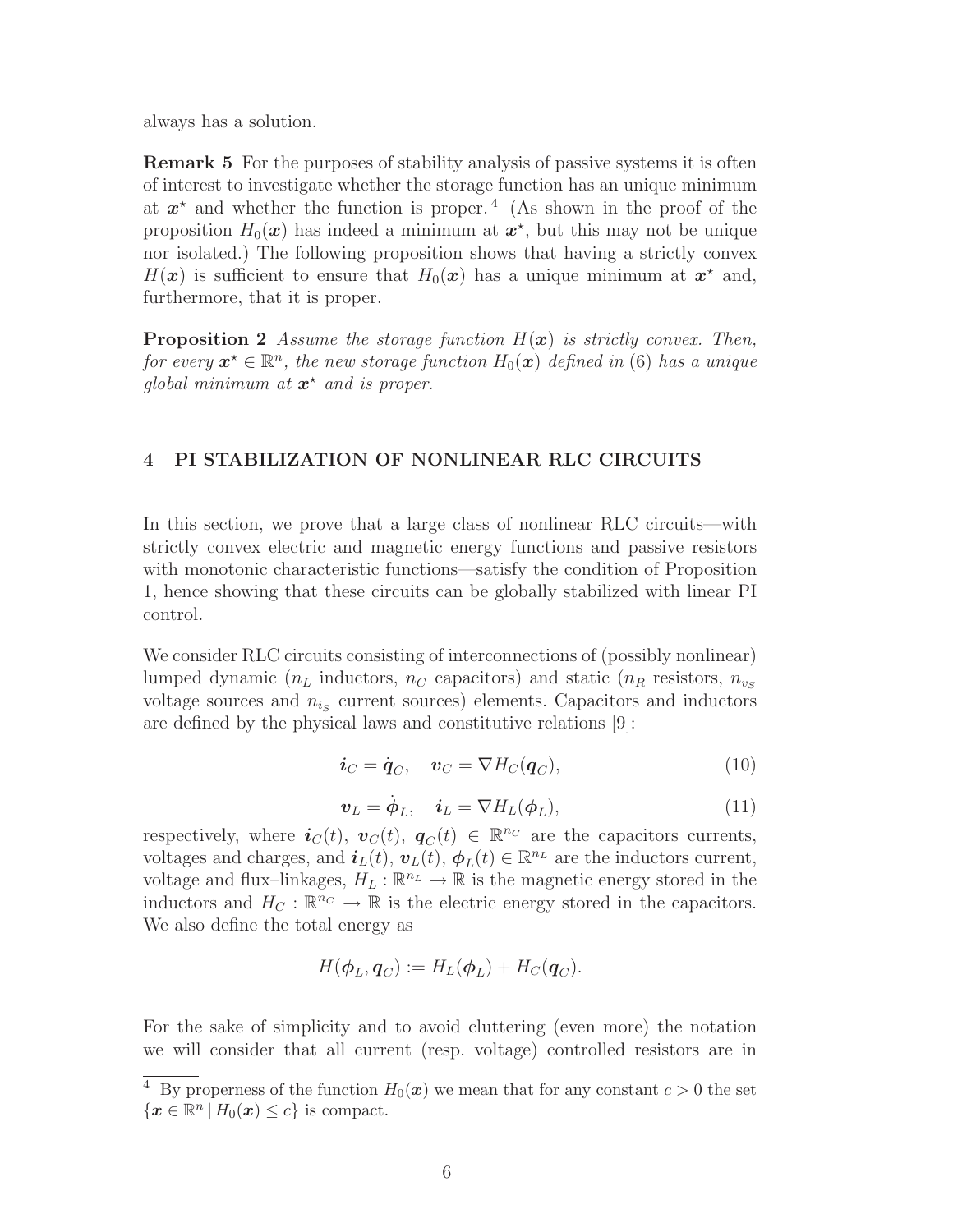

Fig. 1. Current controlled resistors in series with inductors and voltage controlled resistors in parallel with capacitors

series with inductors (resp. in parallel with capacitors). In this way, we can write  $\boldsymbol{v}_{R_{L_i}} = \hat{\boldsymbol{v}}_{R_{L_i}}(\boldsymbol{i}_{L_i}), i = 1, \ldots, n_L$ , for the current controlled resistors and  $i_{R_{C_i}} = \hat{i}_{R_{C_i}}(v_{C_i}), i = 1, \ldots, n_C$  for the voltage controlled resistors, where  $\hat{\bm{v}}_{R_{L_i}}, \hat{\bm{i}}_{R_{C_i}} : \mathbb{R} \to \mathbb{R}$  are their characteristic curves. See Fig. 1

The dynamics of the circuit can be written as a slight extension—to the case of nonlinear resistors—of the port–controlled Hamiltonian model of LC circuits described in  $[10]$ <sup>5</sup>

$$
\begin{bmatrix} \dot{\boldsymbol{\phi}}_L \\ \dot{\boldsymbol{q}}_C \end{bmatrix} = \mathbf{J} \nabla H(\boldsymbol{\phi}_L, \boldsymbol{q}_C) - \begin{bmatrix} \hat{\boldsymbol{v}}_{R_L}(\nabla H_L(\boldsymbol{\phi}_L)) \\ \hat{\boldsymbol{i}}_{R_C}(\nabla H_C(\boldsymbol{q}_C)) \end{bmatrix} + \boldsymbol{g} \boldsymbol{u} \tag{12}
$$

where

$$
\mathbf{J} = \begin{bmatrix} 0 & -\mathbf{\Gamma} \\ \mathbf{\Gamma}^{\top} & 0 \end{bmatrix}, \ \boldsymbol{g} = \begin{bmatrix} -\mathbf{B}_{v_S} & 0 \\ 0 & \mathbf{B}_{i_S} \end{bmatrix}, \ \boldsymbol{u} = \begin{bmatrix} \boldsymbol{v}_{v_S} \\ \boldsymbol{i}_{i_S} \end{bmatrix}.
$$

 $\mathbf{v}_{v_S}(t) \in \mathbb{R}^{n_{v_S}}$  are the voltage sources (in series with inductors),  $i_{i_S}(t) \in$  $\mathbb{R}^{n_{is}}$  the current sources (in parallel with capacitors),  $\mathbf{B}_{v_S} \in \mathbb{R}^{n_L \times n_{v_S}}, \mathbf{B}_{i_S} \in$  $\mathbb{R}^{n_c \times n_{i_S}}$  are input (full rank) matrices with  $n_{v_S} \leq n_L$ ,  $n_{i_S} \leq n_C$  and  $\tilde{\Gamma} \in$  $\mathbb{R}^{n_L \times n_C}$ , is a constant matrix determined by the circuit topology.

The port variables are completed defining the currents and voltages associated

 $\frac{5}{5}$  Notice that if the resistors are linear, equation (12) takes the more familiar form  $\dot{\boldsymbol{x}} = (\mathbf{J}-\mathbf{R})\nabla H(\boldsymbol{x}) + \boldsymbol{g}\boldsymbol{u}$  [2]. The circuit can also be written in the previous form, but with  $R(x)$ , for nonlinear resistors whose characteristic functions are continuously differentiable and map zero into zero. We thank the anonymous reviewer for this pertinent observation.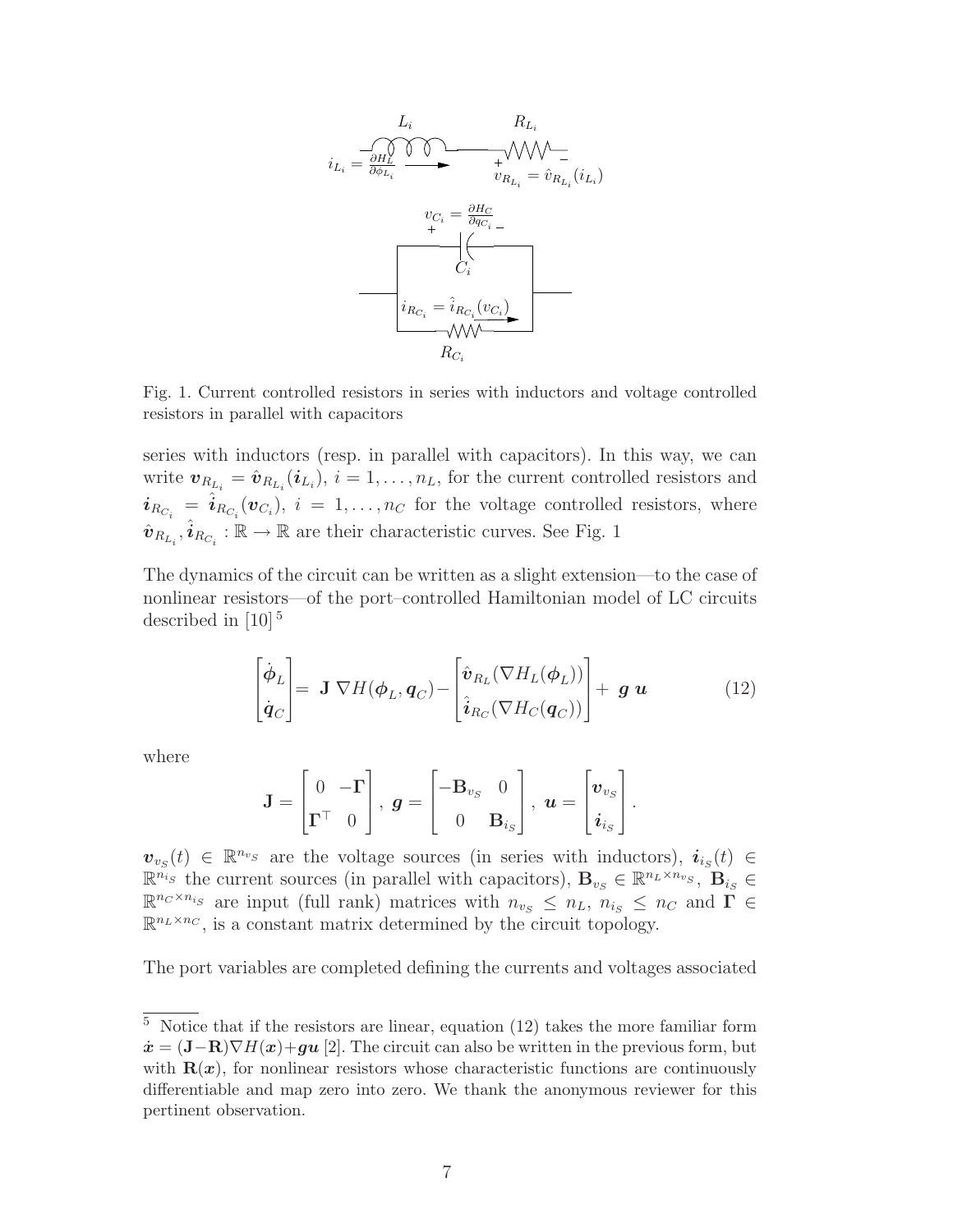to the sources, which are given by

$$
\mathbf{y} = \mathbf{g}^{\top} \nabla H(\boldsymbol{\phi}_L, \mathbf{q}_C) = \begin{bmatrix} -\mathbf{B}_{v_S}^{\top} \nabla H_L(\boldsymbol{\phi}_L) \\ \mathbf{B}_{i_S}^{\top} \nabla H_C(\mathbf{q}_C) \end{bmatrix}
$$
(13)

Proposition 3 Consider the dynamics of the nonlinear RLC circuit (12), (13). Let  $(\phi_I^*$  $\hat{L}_L^{\star}, \boldsymbol{q}_C^{\star}$ ) be an equilibrium point with the corresponding constant input  $\boldsymbol{u}^*$  and output  $\boldsymbol{y}^*$ . Assume

- **B.1** Inductors and capacitors are passive and their energy functions are twice continuously differentiable and strictly convex.
- **B.2** The resistors are passive and their characteristic functions are monotone nondecreasing.

Then, the circuit in closed–loop with the PI controller

$$
\dot{\xi} = -\tilde{y}
$$
  

$$
u = K_I \xi - K_P \tilde{y}
$$
 (14)

where  $K_I = K_I^{\top} > 0$ ,  $K_P = K_P^{\top} > 0$ , ensures all state trajectories  $(\phi_L(t), \mathbf{q}_C(t), \xi(t))$ are bounded and

$$
\lim_{t\to\infty}\|\tilde{\boldsymbol{y}}(t)\|=0.
$$

If, in addition, the closed loop system  $(12)$ ,  $(13)$ ,  $(14)$  satisfies the detectability assumption

B.3

$$
\tilde{\boldsymbol{y}}(t) \equiv 0, \tilde{\boldsymbol{u}}(t) \equiv 0 \ \Rightarrow \lim_{t \to \infty} \left\| \begin{bmatrix} \tilde{\boldsymbol{\phi}}_{L}(t) \\ \tilde{\boldsymbol{q}}_{C}(t) \\ \tilde{\boldsymbol{\xi}}(t) \end{bmatrix} \right\| = 0,
$$

where  $\boldsymbol{\xi}^* = K_I^{-1} \boldsymbol{u}^*$ .

Then,

$$
\lim_{t \to \infty} \left\| \begin{bmatrix} \tilde{\boldsymbol{\phi}}_{L}(t) \\ \tilde{\boldsymbol{q}}_{C}(t) \\ \tilde{\boldsymbol{\xi}}(t) \end{bmatrix} \right\| = 0.
$$

Proof. First, invoking Proposition 1, we will prove that the incremental model of the circuit defines a passive system  $\tilde{u} \rightarrow \tilde{y}$  with a proper positive definite storage function. Since the PI is a passive system, the proof will be then completed with standard passivity–based control arguments.

As is well known, RLC circuits with passive elements are passive [9] with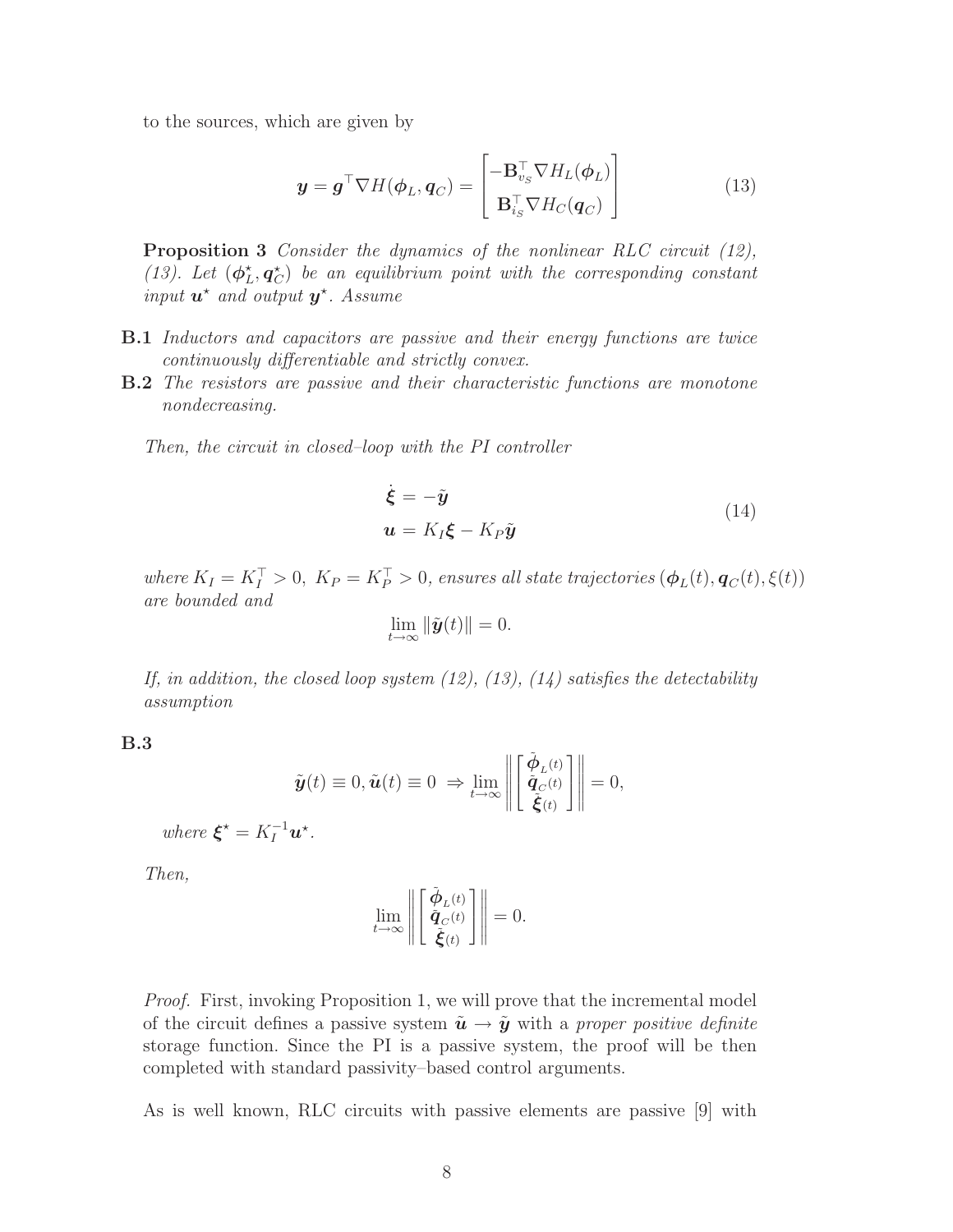storage function their total energy. Indeed, computing

$$
\dot{H}(\boldsymbol{\phi}_L,\boldsymbol{q}_C)=-\boldsymbol{i}_L^\top\hat{\boldsymbol{v}}_{R_L}(\boldsymbol{i}_L)-\boldsymbol{v}_C^\top\hat{\boldsymbol{i}}_{R_C}(\boldsymbol{v}_C)+\boldsymbol{y}^\top\boldsymbol{u}\leq\boldsymbol{y}^\top\boldsymbol{u}
$$

where we have used  $(10)$ ,  $(11)$  and  $(13)$  to get the identity and passivity of the resistors of Assumption B.2 to obtain the inequality.  $6$  Non–negativity of  $H(\boldsymbol{\phi}_L, \boldsymbol{q}_C)$  follows from passivity of inductors and capacitors of Assumption B.1.

To prove passivity of the incremental model of  $(12)$ ,  $(13)$  we need to verify condition (5) which after some calculations becomes

$$
\begin{bmatrix}\n-\hat{\mathbf{v}}_{R_L}(\nabla H_L(\boldsymbol{\phi}_L)) + \hat{\mathbf{v}}_{R_L}(\nabla H_L(\boldsymbol{\phi}_L^*))\n\end{bmatrix}^\top\n\begin{bmatrix}\n\nabla H_L(\boldsymbol{\phi}_L) - \nabla H_L(\boldsymbol{\phi}_L^*)\n\end{bmatrix}
$$
\n
$$
= -(\hat{\mathbf{v}}_{R_L}(\mathbf{v}) - \hat{\mathbf{v}}_{R_L}(\mathbf{v}) - \hat{\mathbf{v}}_{R_L}(\mathbf{v})\n\end{bmatrix}^\top\n\begin{bmatrix}\n\nabla H_L(\boldsymbol{\phi}_L) - \nabla H_L(\boldsymbol{\phi}_L^*)\n\end{bmatrix}
$$
\n
$$
= -(\hat{\mathbf{v}}_{R_L}(\mathbf{i}_L) - \hat{\mathbf{v}}_{R_L}(\mathbf{i}_L^*))^\top(\mathbf{i}_L - \mathbf{i}_L^*) - (\hat{\mathbf{i}}_{R_C}(\mathbf{v}_C) - \hat{\mathbf{i}}_{R_C}(\mathbf{v}_C^*))^\top(\mathbf{v}_C - \mathbf{v}_C^*) \leq 0,
$$

where we have used equations  $(10)$  and  $(11)$  for the first identity and the monotonic resistors characteristic condition of Assumption B.2 for the inequality.

The storage function for the incremental model is computed from (6) as

$$
H_0(\boldsymbol{\phi}_L, \boldsymbol{q}_C) = H(\boldsymbol{\phi}_L, \boldsymbol{q}_C) - \boldsymbol{\phi}_L^\top \nabla H_L(\boldsymbol{\phi}_L^*) - \boldsymbol{q}_C^\top \nabla H_C(\boldsymbol{q}_C^*)
$$
  
- 
$$
[H(\boldsymbol{\phi}_L^*, \boldsymbol{q}_C^*) - (\boldsymbol{\phi}_L^*)^\top \nabla H_L(\boldsymbol{\phi}_L^*) - (\boldsymbol{q}_C^*)^\top \nabla H_C(\boldsymbol{q}_C^*)] \qquad (15)
$$

which, under Assumption B.1 and according to Proposition 2, is strictly convex, has a unique global minimum at the origin and is proper.

To complete the proof of the proposition we note that the incremental model of the closed–loop system takes the form

$$
\dot{\boldsymbol{z}} = F(\boldsymbol{z}), \quad \tilde{\boldsymbol{y}} = G(\boldsymbol{z}),
$$

where  $\bm{z} = \text{col}(\bm{\phi}_L, \bm{q}_C, \tilde{\bm{\xi}})$  and  $F(\bm{z}), G(\bm{z})$  are locally Lipschitz continuous. We, thus, consider the (positive definite and proper) Lyapunov function candidate

$$
H_{cl}(\boldsymbol{z}) = H_0(\boldsymbol{\phi}_L, \boldsymbol{q}_C) + \frac{1}{2}\tilde{\boldsymbol{\xi}}^\top K_I \tilde{\boldsymbol{\xi}}.
$$

Computing the derivative and using (14) we get

$$
\dot{H}_{cl}(z) \le \tilde{y}^\top \tilde{u} - \xi^\top K_I \tilde{y} = -\tilde{y}^\top K_P \tilde{y} \le 0.
$$
 (16)

 $\overline{6}$  We recall that a resistor is passive if and only if its characteristic function lives in the first–third quadrant [9].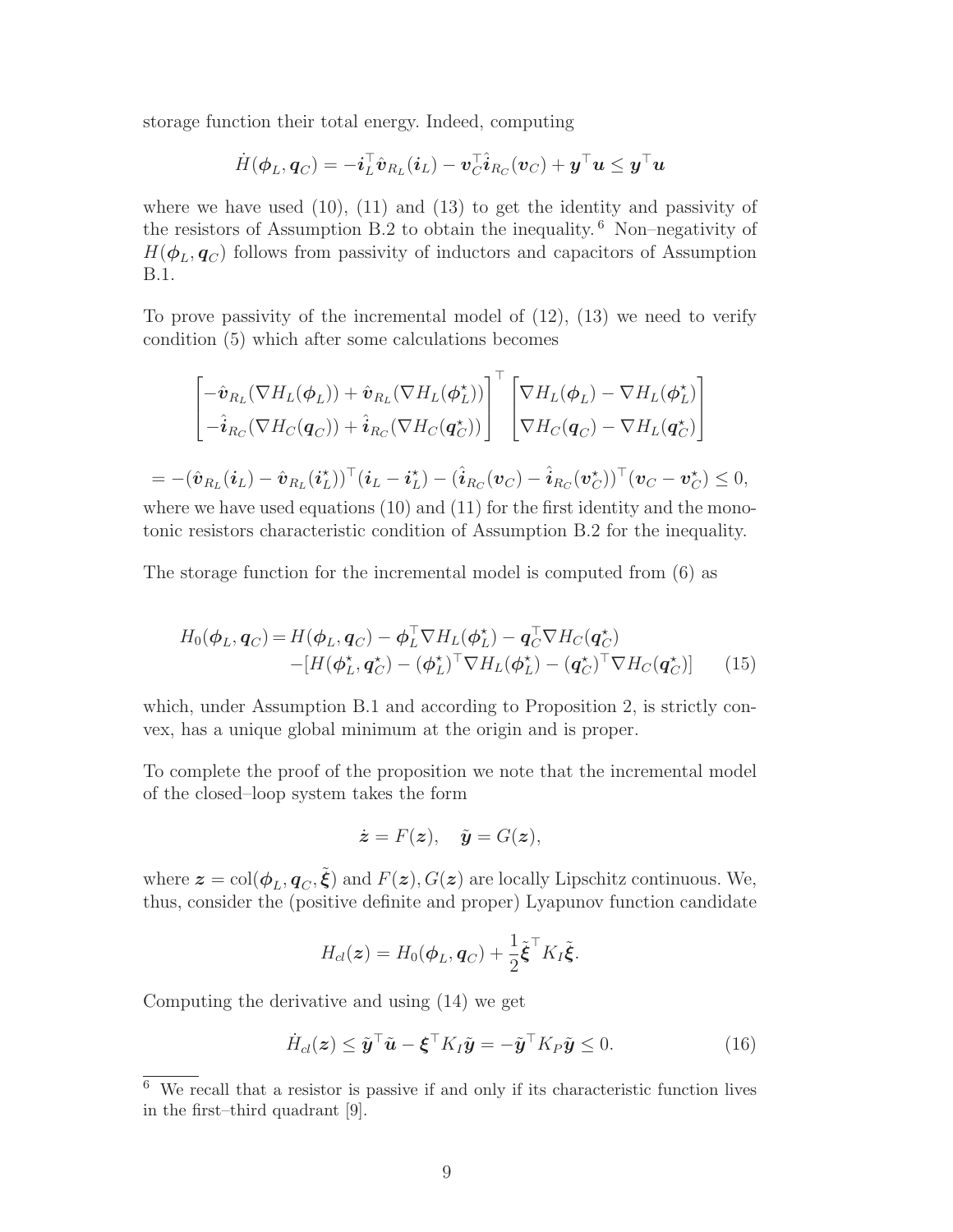It follows from (16) that the state  $z(t)$  is bounded and  $\tilde{y}(t)$  is square integrable. From continuity of  $F(z)$ , this also implies that  $\dot{z}(t)$  is bounded, hence  $z(t)$ is uniformly continuous. From continuity of  $G(z)$  we also have that  $\tilde{\mathbf{y}}(t)$  is uniformly continuous, and we conclude  $\lim_{t\to\infty} \|\tilde{\boldsymbol{y}}(t)\| = 0.$ 

Convergence of the incremental state to zero follows using LaSalle's invariance principle and invoking the zero–state detectability Assumption B.3 (see, for example, [2]).

✷✷✷

Remark 6 In view of the passivity property of the incremental model of the RLC circuit stabilization can be achieved with any strictly passive controller. For instance, a simple proportional control  $\tilde{u} = -K_p\tilde{y}$ —this, however, would require the knowledge of  $u^*$ , which is tantamount to knowing the equilibrium point of the system. As seen from (14), this prior knowledge is obviated if we add an integral action, yielding a more robust control law.

## 5 CONCLUSIONS AND FUTURE RESEARCH

We have considered general affine passive systems with constant input matrix. We identified a condition on the vector field  $f(x)$ , namely (5), that ensures passivity of the incremental model. Then, we showed that a large class of nonlinear passive RLC circuits—with strictly convex electric and magnetic energy functions and monotonic resistor characteristics—satisfy this condition. Hence, these circuits can be globally stabilized with linear PI control.

Current research is under way along two directions. First, to employ these results for energy–balancing stabilization of physical systems. Second, to derive conditions for passivity of more general error models, for instance, those that appear when tracking feasible trajectories.

## ACKNOWLEDGMENTS

We thank the anonymous reviewer for several suggestions that helped to improve the clarity of our work and, in particular, for pointing out an error in the previous proof of Proposition 2. The first author thanks George Weiss for his valuable advice and the second author thanks Arjan van der Schaft for many helpful discussions on the topic of this paper.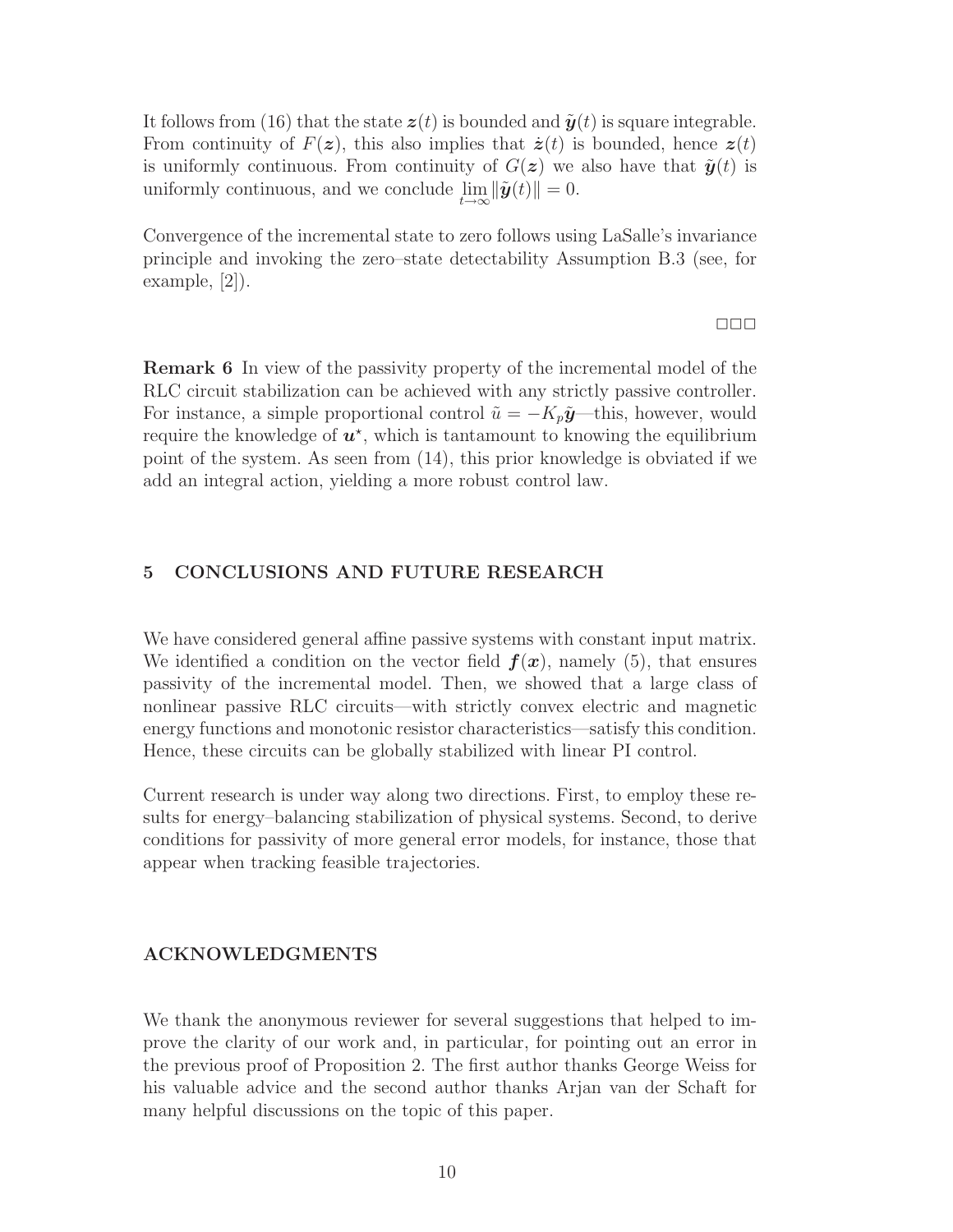## A Proof of Proposition 2

It can be checked directly that the function  $H_0(x)$  is strictly convex, has a unique global minimum at  $\boldsymbol{x}^\star$ ,  $H_0(\boldsymbol{x}^\star) = 0$  and  $H_0(\boldsymbol{x}) > 0$  for all  $\boldsymbol{x} \in \mathbb{R}^n \backslash \{\boldsymbol{x}^\star\}.$ It remains to prove that the function  $H_0(\boldsymbol{x})$  is proper.

Denote by  $\bar{\mathbf{B}}(\epsilon, x^*) := \{x \in \mathbb{R}^n \mid ||x - x^*|| \leq \epsilon\}$  the closed ball with radius  $\epsilon$  and  $\boldsymbol{x}^{\star}$  as its center. Let  $\mathbf{C} := \{ \boldsymbol{x} \in \mathbb{R}^n \mid ||\boldsymbol{x} - \boldsymbol{x}^{\star}|| = 1 \}$  denote the sphere with radius 1 and  $x^*$  as its center. Let  $\alpha = \min_{x \in \mathbf{C}} H_0(x) > 0$ .

 $H_0(x)$  is proper if the inverse image of every compact set is also compact, that is, if

$$
\{ \boldsymbol{x} \in \mathbb{R}^n \mid H_0(\boldsymbol{x}) \leq k\alpha \} \subset \bar{\mathbf{B}}(k, \boldsymbol{x}^*) \quad \forall \, k \geq 1 \, .
$$

The latter is equivalent to

$$
\mathbb{R}^n \setminus \bar{\mathbf{B}}(k, \mathbf{x}^*) \subset \{ \mathbf{x} \in \mathbb{R}^n \mid H_0(\mathbf{x}) > k\alpha \} \quad \forall \, k \ge 1 \,.
$$
 (A.1)

To prove (A.1) take any  $a \in \mathbb{R}^n \setminus \overline{B}(k, x^*)$  and let **b** be the vector found at the intersection of  $\bar{\mathbf{B}}(k, x^*)$  and the convex combination of  $x^*$  and  $\boldsymbol{a}$ 

$$
\mathbf{b} = \gamma \mathbf{a} + (1 - \gamma) \mathbf{x}^{\star}, \quad \gamma = \frac{k}{\|\mathbf{a} - \mathbf{x}^{\star}\|} < 1 \,, \tag{A.2}
$$

that is

$$
\boldsymbol{b} = \boldsymbol{x}^{\star} + \frac{k}{\|\boldsymbol{a} - \boldsymbol{x}^{\star}\|}(\boldsymbol{a} - \boldsymbol{x}^{\star}).
$$

By the strict convexity of  $H_0(\boldsymbol{x})$  and  $(A.2)$  we know that

$$
H_0(\boldsymbol{b}) < \gamma H_0(\boldsymbol{a}) + (1 - \gamma) H_0(\boldsymbol{x}^*) = \gamma H_0(\boldsymbol{a}) . \tag{A.3}
$$

Now let  $c$  be the vector found at the intersection of  $C$  and the convex combination of  $x^*$  and **b** 

$$
\mathbf{c} = \lambda \mathbf{b} + (1 - \lambda) \mathbf{x}^{\star} , \quad \lambda = \frac{1}{k} \le 1 ,
$$

that is

$$
\boldsymbol{c} = \boldsymbol{x}^{\star} + \frac{1}{k}(\boldsymbol{b} - \boldsymbol{x}^{\star}).
$$

From  $c \in \mathbb{C}$  and again, from the strict convexity of  $H_0(x)$  we have that

$$
\alpha \le H_0(\boldsymbol{c}) \le \frac{1}{k} H_0(\boldsymbol{b}) + \left(1 - \frac{1}{k}\right) H_0(\boldsymbol{x}^\star) = \frac{1}{k} H_0(\boldsymbol{b}) \tag{A.4}
$$